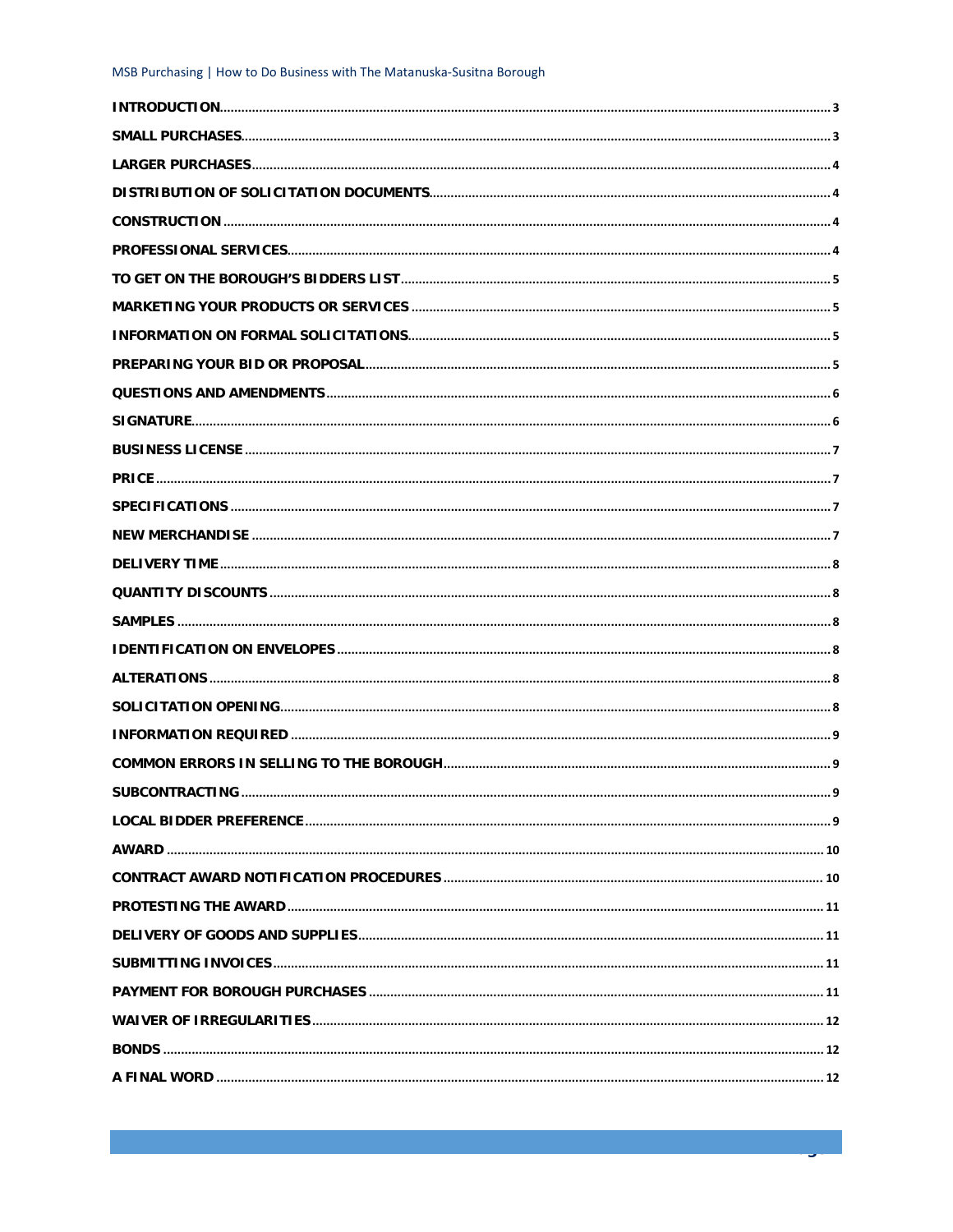## <span id="page-2-0"></span>INTRODUCTION

The Purchasing Division is responsible for the centralized purchasing of supplies, services, construction, and professional services for the Matanuska-Susitna Borough (MSB). For the purpose of this document, "Borough" includes all MSB agencies except for the Matanuska-Susitna School District and local city governments (Palmer, Wasilla, etc.). These agencies have their own purchasing sections, and interested persons should contact each agency directly concerning doing business with that agency.

The Purchasing Division provides procurement training, contracting, and consulting for all MSB departments and divisions. Procurements are performed in accordance with MSB 3.08. This ordinance is available for review on the Borough website at [https://www.matsugov.us/boroughcode.](https://www.matsugov.us/boroughcode)

The MSB Procurement Code, as well as our internal purchasing policies and procedures have been developed to:

- Implement code provisions requiring competitive bidding for goods and services, and for exceptions to the bidding process;
- Maximize fair and open competition and discourage collusive bidding for borough contracts consistent with the efficient operation of the borough;
- Maximize the purchasing value of borough residents tax dollars;
- Obtain supplies and services for borough departments at a fair price so they may perform their public mission;
- Establish consistent procurement principles for borough agencies;
- Provide for public confidence in the borough procurement process;
- Ensure the fair and equitable treatment of all persons who conduct business with the borough Purchasing Division;
- Promote the local economy through the borough procurement process;
- Foster effective, broad-based competition within the free enterprise system;
- Protect the quality and integrity of the borough's procurement system;
- Permit the continued development of borough procurement practices and policies; and
- Prevent discrimination in borough contracting based on race, religion, color, national origin, sex, age, marital status, pregnancy, parenthood, handicap, or political affiliation.

#### <span id="page-2-1"></span>SMALL PURCHASES

Purchases with an estimated value of not more than \$25,000 for goods and services and construction may be purchased through a Request for Quotations (RFQ) Process, at least three responsible vendors where practicable. Quotes or proposals may be solicited verbally or in writing. Purchase orders or contract agreements, as required, are issued as a result of these competitively solicited quotes or proposals. Purchases with an estimated value of not more than \$25,000 for Professional Services will be done through a combination of qualifications and pricing, limited qualification statements and letters of interest are required.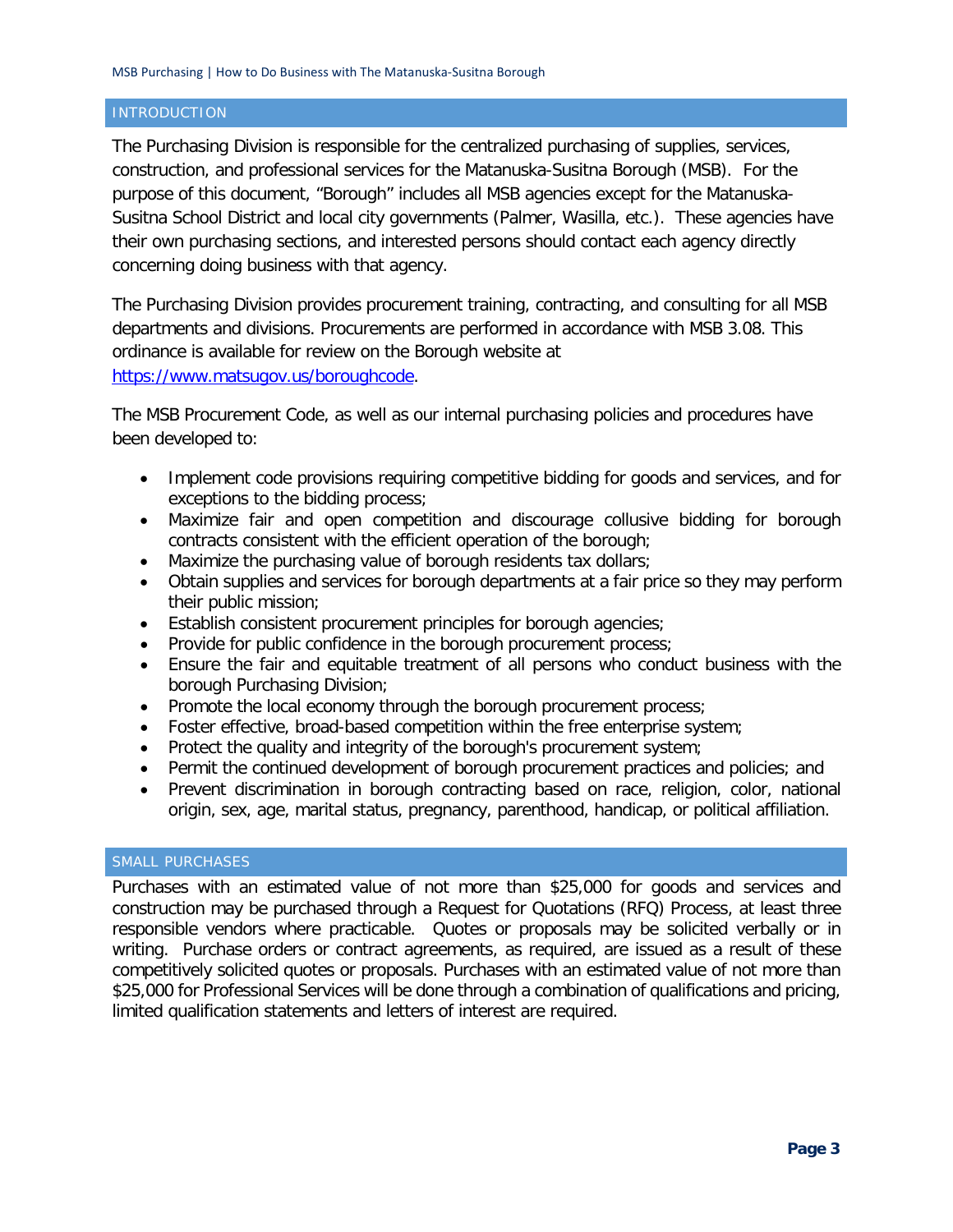#### MSB Purchasing | How to Do Business with The Matanuska-Susitna Borough

#### <span id="page-3-0"></span>LARGER PURCHASES

For the procurement of supplies or services with an estimated value over \$25,000, or construction or professional services with an estimated value over \$25,000, Purchasing will issue formal Invitations to Bid (ITB's) or Requests for Proposals (RFP's). Purchase orders and/or contract awards are issued as a result of these competitive solicitations. Purchase orders are usually issued for the purchase of a specific quantity of supplies or services at a specific time for a specific price. Contract awards are usually issued to purchase specific supplies or services at a predetermined price and for a pre-determined length of time.

Purchase values resulting from ITB's & RFP's over \$100,000 will be recommended to the Borough Assembly at the next available assembly meeting after the Notice of Apparent Successful Bidder/Proposer has been issued.

## <span id="page-3-1"></span>DISTRIBUTION OF SOLICITATION DOCUMENTS

Solicitations will be advertised at least once in either or both the Anchorage Daily News and Frontiersman. The main source of distribution of Borough solicitation documents will be through the Borough's Contract Opportunities Web Page. These electronic documents are provided free of charge. If a prospective bidder/proposer is not able to download & print these documents a nominal fee charged for documents picked-up from, or mailed by, Purchasing. This fee may vary depending on the solicitation.

Ads will also be displayed on the bulletin board outside of the Purchasing Division.

## <https://www.matsugov.us/contractopportunities>

## <span id="page-3-2"></span>**CONSTRUCTION**

"Construction" means the on-site erection, alteration, extension or repair of improvements to real property, including painting or redecorating buildings, highways or other improvements, under contract for the borough, but does not include:

- a) routine operation, repair or maintenance of existing buildings or improvements which are recurring services nominally performed in connection with the ownership, occupancy or use of the building or improvement;
- b) building or installation of an improvement to real property by the property owner when the improvement is expressly required by this code.

## MSB CODE 3.08.010:5

#### <span id="page-3-3"></span>PROFESSIONAL SERVICES

"Professional service" means those advisory, consulting, architectural, engineering, research or developmental services which involve the exercise of discretion and independent judgment together with an advanced or specialized knowledge, expertise or training gained by formal studies or experience.

MSB CODE 3.08.010:11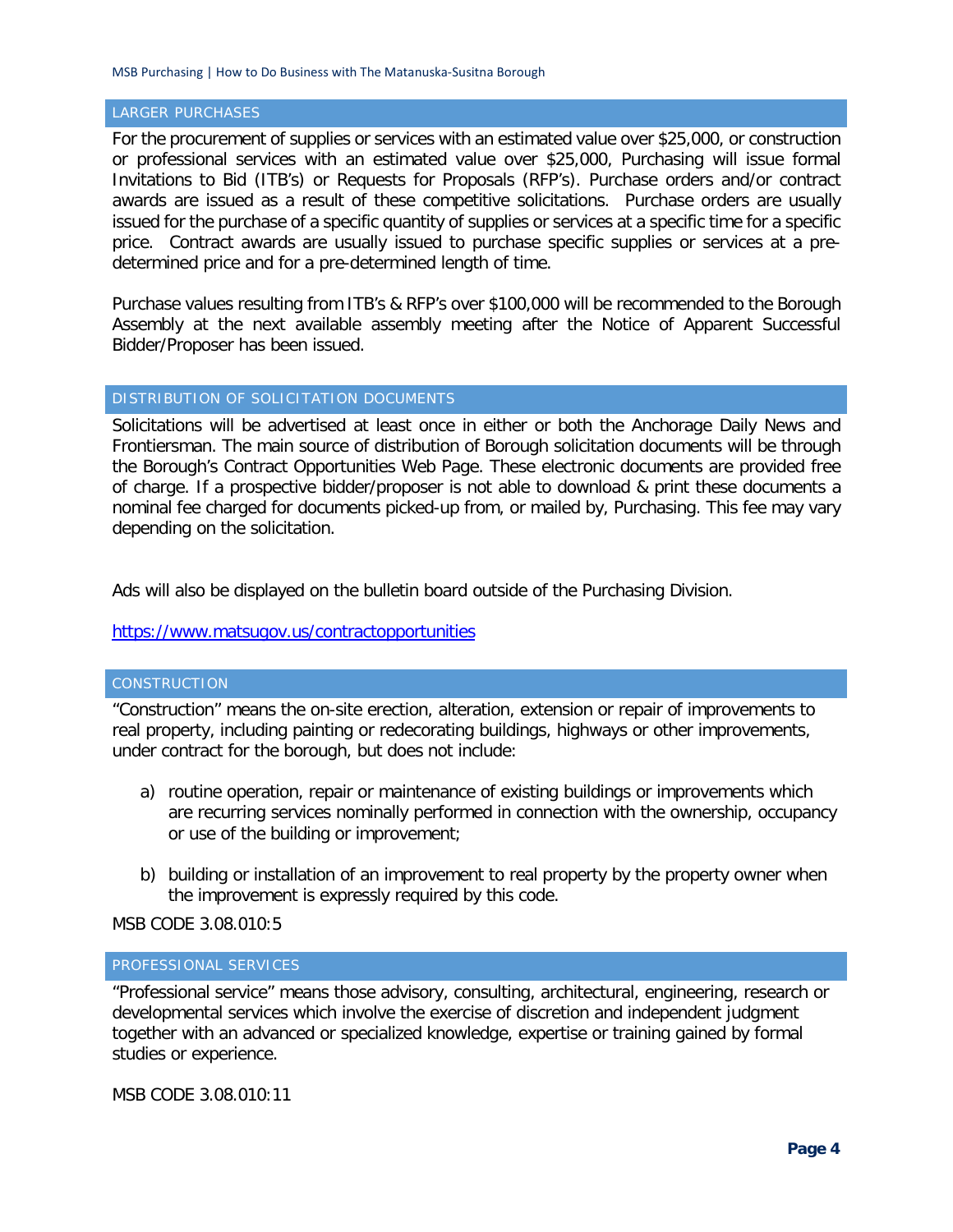### <span id="page-4-0"></span>TO GET ON THE BOROUGH'S BIDDERS LIST

The Purchasing Division maintains a bidders list for interested bidders. The Purchasing Bidders List Application is available at either the Purchasing office, or online at <https://www.matsugov.us/contractopportunities>

Being added to the Bidders List does not guarantee you will be notified of available solicitations, so bidders are advised to monitor the Borough website for current contract opportunities.

## <span id="page-4-1"></span>MARKETING YOUR PRODUCTS OR SERVICES

Contact the Purchasing Division to discuss your business and what you have to offer to Borough agencies. Generally, the Purchasing Officer, Assistant Purchasing Officer or the Buyer will take your information and pass it on to MSB department(s) they feel will most benefit from your products or services.

#### <span id="page-4-2"></span>INFORMATION ON FORMAL SOLICITATIONS

Invitations to Bid and Requests for Proposals contain the following information:

- Solicitation number
- A copy of the advertisement
- Time, date and location of the bid opening or proposal due date
- Date and location at which delivery of supplies or services is required
- Description of supplies or scope of services
- Surety requirements, if any
- General instructions
- Method of evaluation and award
- Sample Agreement

## <span id="page-4-3"></span>PREPARING YOUR BID OR PROPOSAL

This is the key step in the process. For Invitations to Bid, if your product or service meets the Borough's specifications, delivery needs, and the other terms and conditions of the bid, and you are otherwise determined to be a qualified, responsive, and responsible bidder, the price your firm placed in your bid will determine whether or not you win the award. Remember, your bid constitutes an offer to enter into a contract with the Borough. You may not withdraw or change your bid after the public opening. Under limited circumstances a bid may be rejected after public opening. If your bid is accepted, it becomes a binding offer.

Requests for Proposals are evaluated on various factors, such as experience, understanding of the work to be performed, references, and, in some cases, cost. After completion of the evaluation, the proposals will be ranked in order from most advantageous to least advantageous based on the rating criteria. At this point the Borough may elect to initiate contract negotiations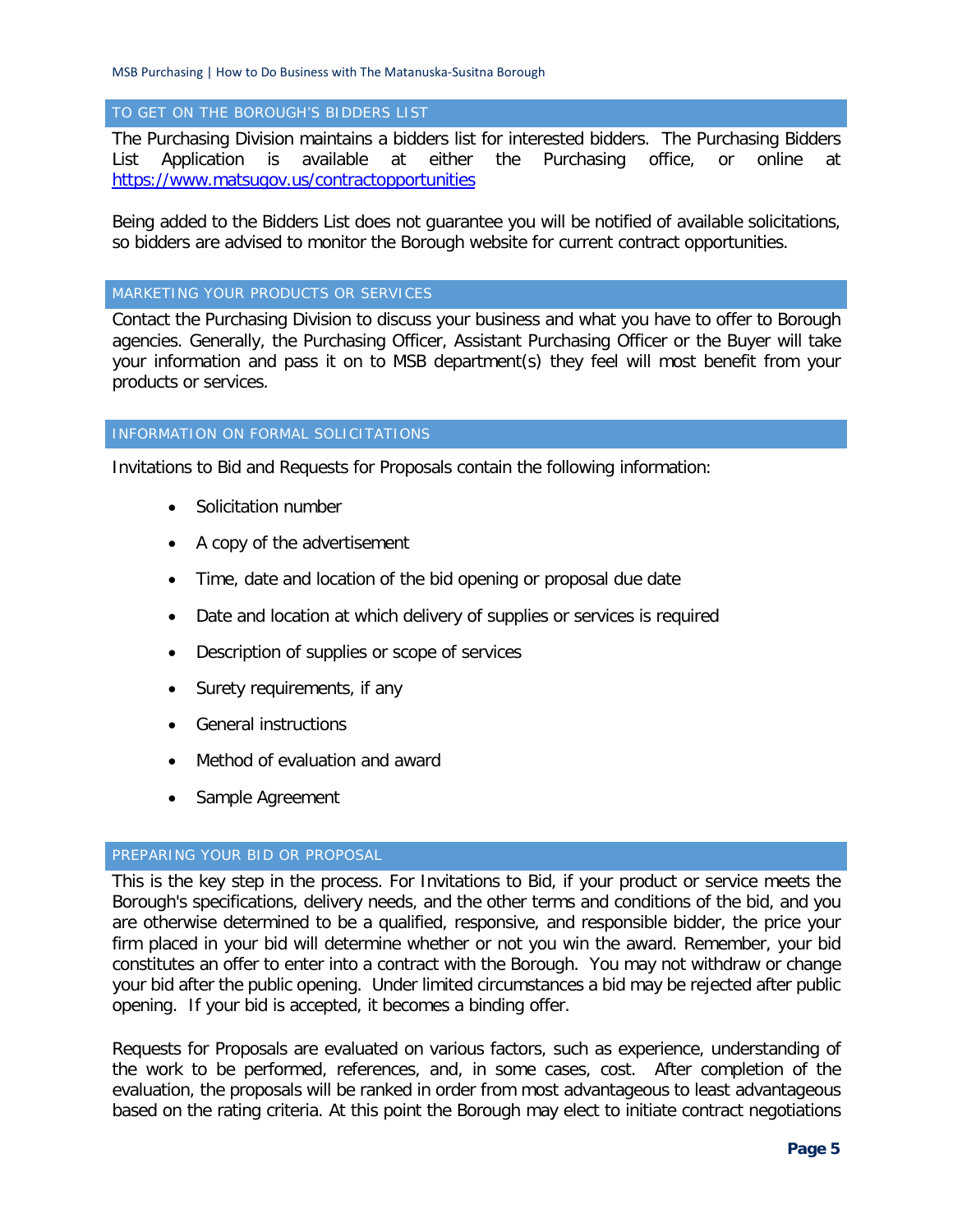with the highest rated offeror. Initiation of negotiations will be at the sole discretion of the Borough. Upon completion of evaluations and negotiations, a Notice of Apparent Successful Proposal recommending contract award will be issued to all offerors who submitted a proposal.

As with bids, your proposal constitutes an offer to enter into a contract with the Borough. You may not withdraw or change your proposal after the proposal closing time. Under limited circumstances a proposal may be rejected after the proposal closing time, either by the Borough or at the request of the offeror. If an acceptable contract is negotiated between the Borough and offeror, and your proposal is accepted, it becomes a binding contract.

Before you submit a bid or proposal, read the entire solicitation carefully and completely. Contact the Purchasing Office by phone or email if there is anything that you do not understand, or that seems unreasonable or inappropriate to you.

When you submit your bid or proposal, be sure all of the information requested is included. If you fail to do this, or fail to submit a complete, legible, bid or proposal, it may be rejected. You may withdraw or amend your bid or proposal up until the date and time set for bid opening or proposal deadline. Bid or proposal withdrawal or amendment requests must be in writing, may be submitted via facsimile (fax), and must be received before the time specified for bid opening or proposal closing.

To be considered, your bid or proposal must be received at the location named in the solicitation **before** the bid opening time or proposal due date and time. Late bids or proposals will be **rejected**.

To be placed on a plan holders list to receive subsequent notifications on a solicitation please send an email with your company name, point of contact for your company, phone number, email address and the type of firm you are (I.E. General, Sub, Supplier).

## <span id="page-5-0"></span>QUESTIONS AND AMENDMENTS

It is the Bidder's responsibility to thoroughly understand all of the specifications, terms, conditions, and requirements of a solicitation. If you have any questions, contacting the Purchasing Office in advance of the bid opening or proposal due date will allow time for the Borough to issue an addendum if your question prompts one.

If an addendum is issued you must indicate receipt of it in the proper place on the Bid or Submittal Form found in the solicitation packet. Failure to acknowledge an addendum may result in your bid or proposal being found non-responsive.

#### <span id="page-5-1"></span>SIGNATURE

An authorized representative of the company must sign the Bid Form or Submittal Page with their usual legal signature, preferably in blue ink. The Bid Form or Submittal Page must contain an original signature.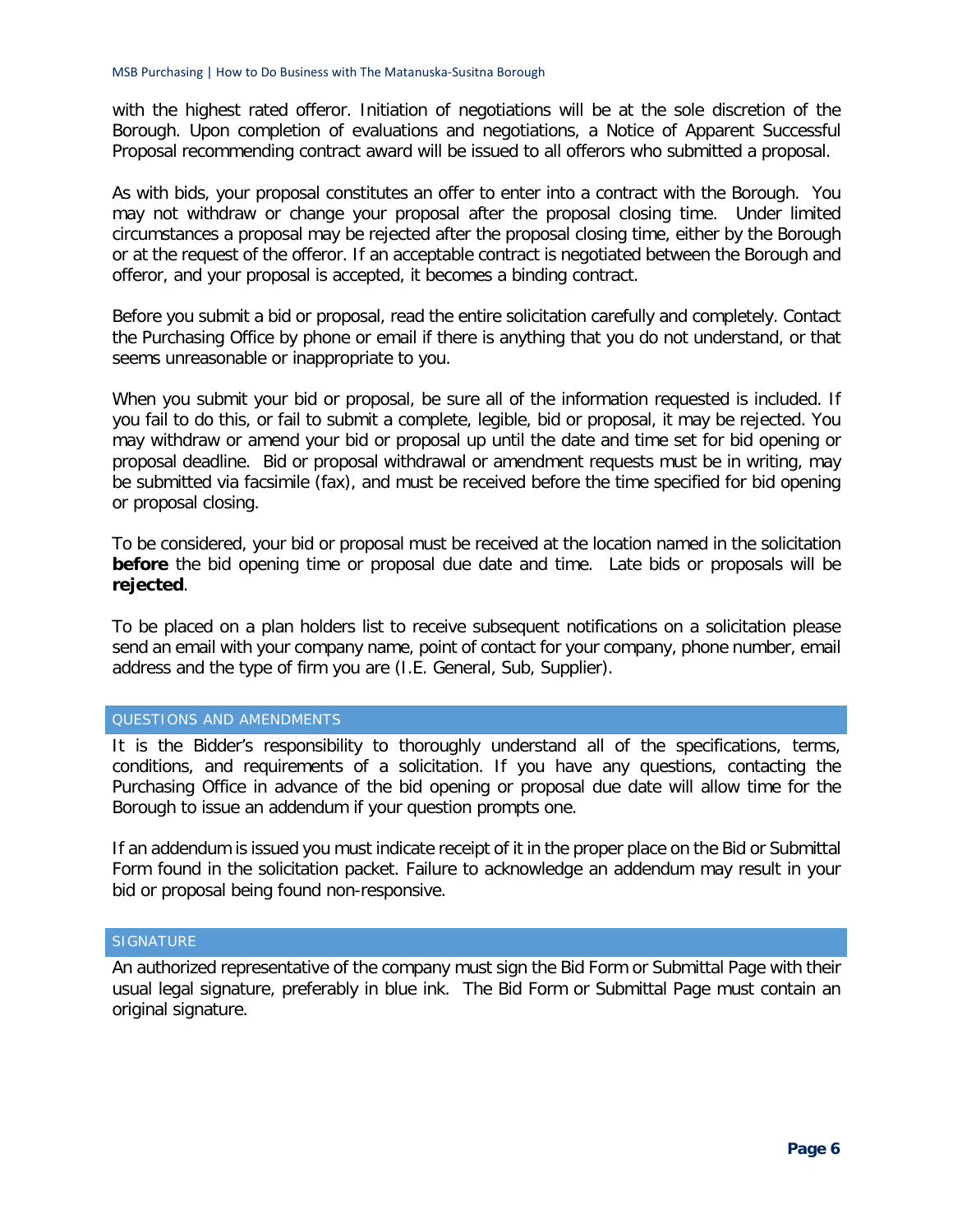#### <span id="page-6-0"></span>BUSINESS LICENSE

Depending on the Specifications, Scope of Work, or Services to be provided, the bidder may be required to have a current contractor, professional, or specialty license. A valid Alaska and/or Matanuska-Susitna Borough business license may also be required. Contractor, professional, or specialty licensing must be current at the time designated in the solicitation for bid opening or proposal deadline. Proof of Business Licensing will be required before a contract is executed, or put in force, by the Borough Manager.

Bidders/Proposers should be prepared to provided licensing upon request from the MSB.

A State of Alaska business license application may be obtained from:

Department of Community and Economic Development Division of Occupational Licensing P.O. Box 110806 Juneau, Alaska 99811-0806 Phone: (907) 465-2550 Fax: (907) 465-2974 <https://www.commerce.alaska.gov/web/cbpl/businesslicensing.aspx>

A Matanuska-Susitna Borough business license application may be obtained from:

Matanuska-Susitna Borough 350 E. Dahlia Avenue Palmer, Alaska 99645 Phone: (907) 861-8442 Fax: (907) 907-861-8592 <https://ecommerce.matsugov.us/Pages/default.aspx>

## <span id="page-6-1"></span>PRICE

Offer the best price you can, but be sure you can afford to provide the supplies or services, and meet all of the other terms and conditions of the solicitation at that price. The unit price must be consistent with the unit of measure shown in the Invitation to Bid or Request for Proposal. The price must be in U.S. funds and must include applicable federal duty, brokerage fees, packaging, transportation and unloading costs, and any other costs associated with performing the contract or providing the goods or services.

#### <span id="page-6-2"></span>SPECIFICATIONS

Product brand names or model numbers specified are usually examples of the type and quality of product required, and are not necessarily statements of preference. If the Invitation to Bid or Request for Proposal specifies a brand name followed by "only" or "no substitute" then only that brand and model will be accepted.

#### <span id="page-6-3"></span>NEW MERCHANDISE

Unless otherwise specified in the Invitation to Bid or Request for Proposal, all items on which you submit a bid or proposal must be new and of the latest edition, version, model, crop, or manufacture.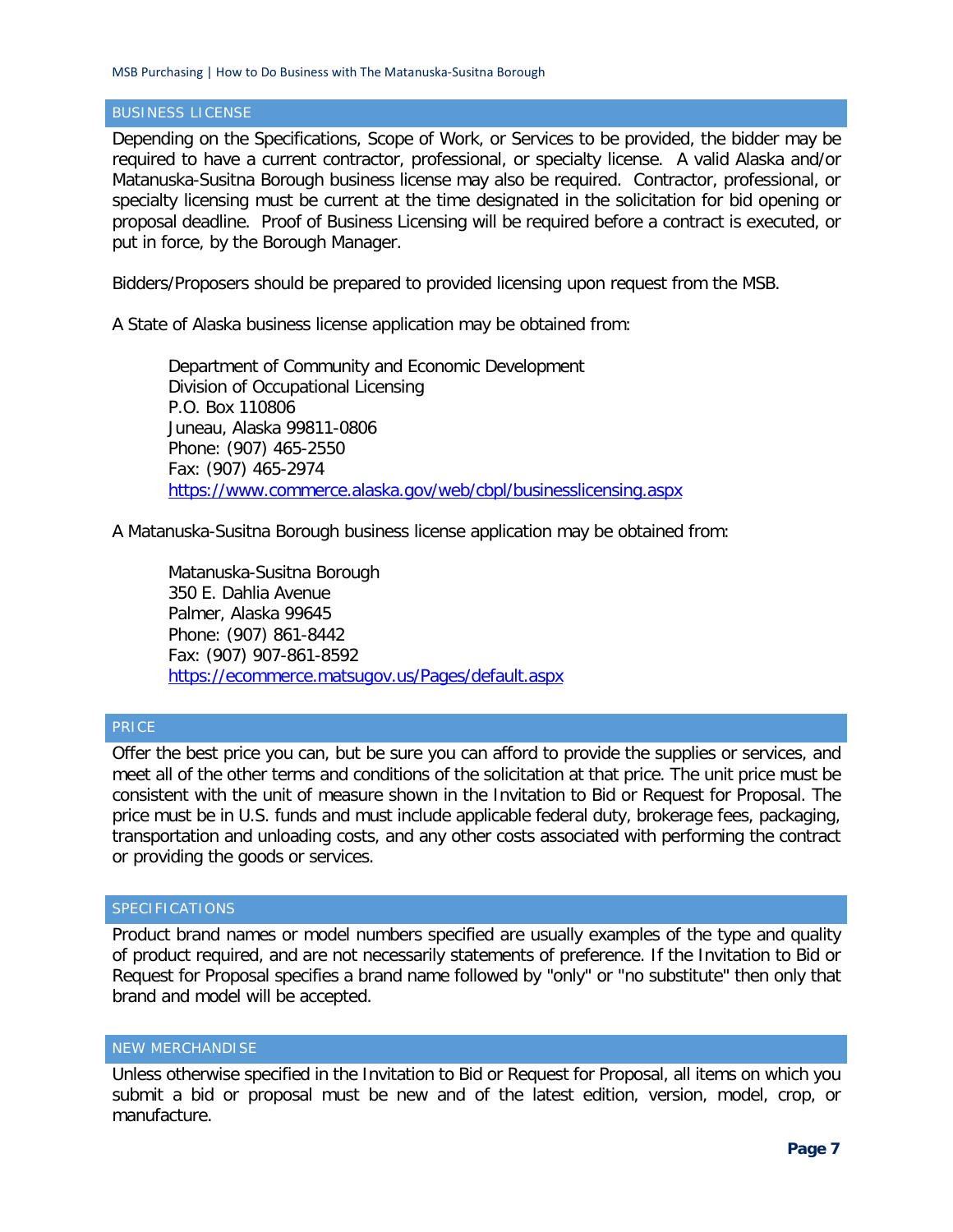#### <span id="page-7-0"></span>DELIVERY TIME

Delivery requirements will be specified in the bid documents. If you cannot meet the delivery requirements, your bid may be rejected. Be sure that have included the cost of delivery in your bid price.

#### <span id="page-7-1"></span>QUANTITY DISCOUNTS

Unless otherwise specified in the bid documents, deduct quantity discounts when calculating your price.

### <span id="page-7-2"></span>SAMPLES

Samples of items, when required, must be furnished at no charge to the Borough. Samples not consumed in testing may be returned upon request at the bidder or offeror's expense.

### <span id="page-7-3"></span>IDENTIFICATION ON ENVELOPES

The envelope that contains your bid or proposal must be sealed. You should make certain the outside of your envelope is properly identified with the correct Invitation to Bid or Request for Proposal number, company name and other information specified in the bid documents. Requests for Proposals may require your cost proposal to be enclosed in a separate envelope.

Do not mail two different bids or proposals in the same envelope. If you are only requesting information, do not put the bid or proposal number on the envelope. Envelopes with bid or proposal numbers on the outside are assumed to be bids or proposals, and are not opened until the bid opening date and time, or proposal due date.

#### <span id="page-7-4"></span>ALTERATIONS

Do not alter, in any way, the terms or conditions of the Invitation to Bid. If your offer requires an explanation, include a letter to the Purchasing Officer with your bid explaining how your offer differs from the bid requirements. Be aware that such an explanation may cause your bid to be considered a counter-offer or conditioned and thus non-responsive. Bids submitted on any form other than the Bid Form or Submittal Page contained in the bid documents will be rejected.

Requests for Proposals will state whether or not alternate proposals are acceptable.

#### <span id="page-7-5"></span>SOLICITATION OPENING

Bids are opened publicly at the time and place specified. Vendors are welcome to attend bid openings. No bidder will be permitted to change or withdraw a bid after the scheduled bid opening time. It usually takes several hours or more to evaluate the bids. Award decisions are usually not made at the time the bids are opened.

Proposals are opened and evaluated after the date and time set for receipt of proposals. Proposal evaluation committee meetings are not open to the public.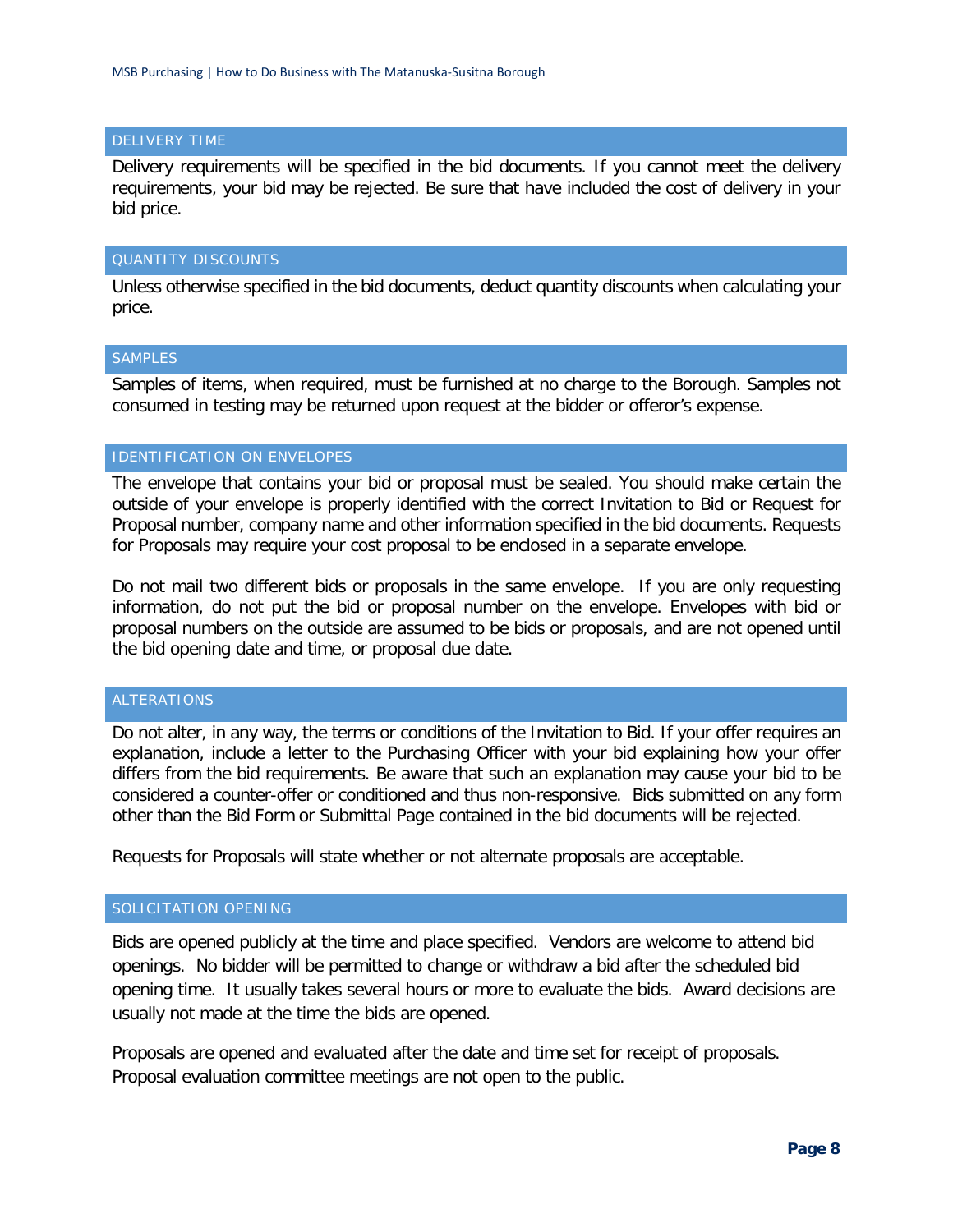#### <span id="page-8-0"></span>INFORMATION REQUIRED

Factors that may be considered in determining whether a prospective bidder is responsible include whether the prospective contractor has a satisfactory record of performance, is qualified legally to contract with the Borough, and has supplied all necessary information in connection with an inquiry concerning responsibility. The Purchasing Officer may require the prospective contractor to demonstrate the availability of necessary financing, equipment, facilities, expertise, and personnel. Factors for determining responsibility are found in the bid documents.

## <span id="page-8-1"></span>COMMON ERRORS IN SELLING TO THE BOROUGH

- Failure to provide evidence of an Alaska and/or Borough business license, and, if applicable, contractor or specialty license.
- Failure to contact the Purchasing Officer with questions.
- Failure to submit a complete bid on the Borough-supplied form(s).
- Failure to have an authorized person sign the bid or proposal.
- Failure to submit the bid or proposal prior to the bid opening time or the time set for receipt of proposals.
- Failure to bid the FOB point required in the bid.
- Altering the terms or conditions of the bid.
- Failure to provide the required descriptive or technical literature.
- Failure to provide the required insurance, bid bond, payment bond, bid guarantee or performance bond.
- Failure to disclose known errors in bidding of proposal documents.

### <span id="page-8-2"></span>**SUBCONTRACTING**

Because the responsibility of the individual bidder is an essential element of a contract that results from an Invitation to Bid, you may not subcontract without the advance written consent of the Purchasing Officer or Project Manager. If you do subcontract, you remain responsible for the completion of the entire contract. Subcontractors must possess valid Business and Other Licenses. Invitations to Bid and Requests for Proposals will state whether subcontracting is permitted.

#### <span id="page-8-3"></span>LOCAL BIDDER PREFERENCE

Depending on funding source, the award of a contract will be made by written notice issued by the Purchasing Officer to the lowest qualified, responsive and responsible bidder, provided that, if the lowest bids are approximately equal, that is, within the lesser of \$2,000 or 5 percent (5%) of each other, preference may be given to local bidders who maintain and operate businesses within the boundaries of the borough.

If you qualify for the Local Bidder Preference your bid price will reduce within the lesser of \$2,000 or 5 percent (5%) for the purpose of evaluation. If you are the apparent successful bidder, you will be paid your full bid price.

A Local Bidder is defined as a person or entity who:

- a) Holds a current state of Alaska business license; and
- b) Holds a valid Matanuska Susitna Borough business license; and
- c) Submits a bid for goods, services, or construction under the name and address as appears on the person's current state and Matanuska Susitna Borough business license; and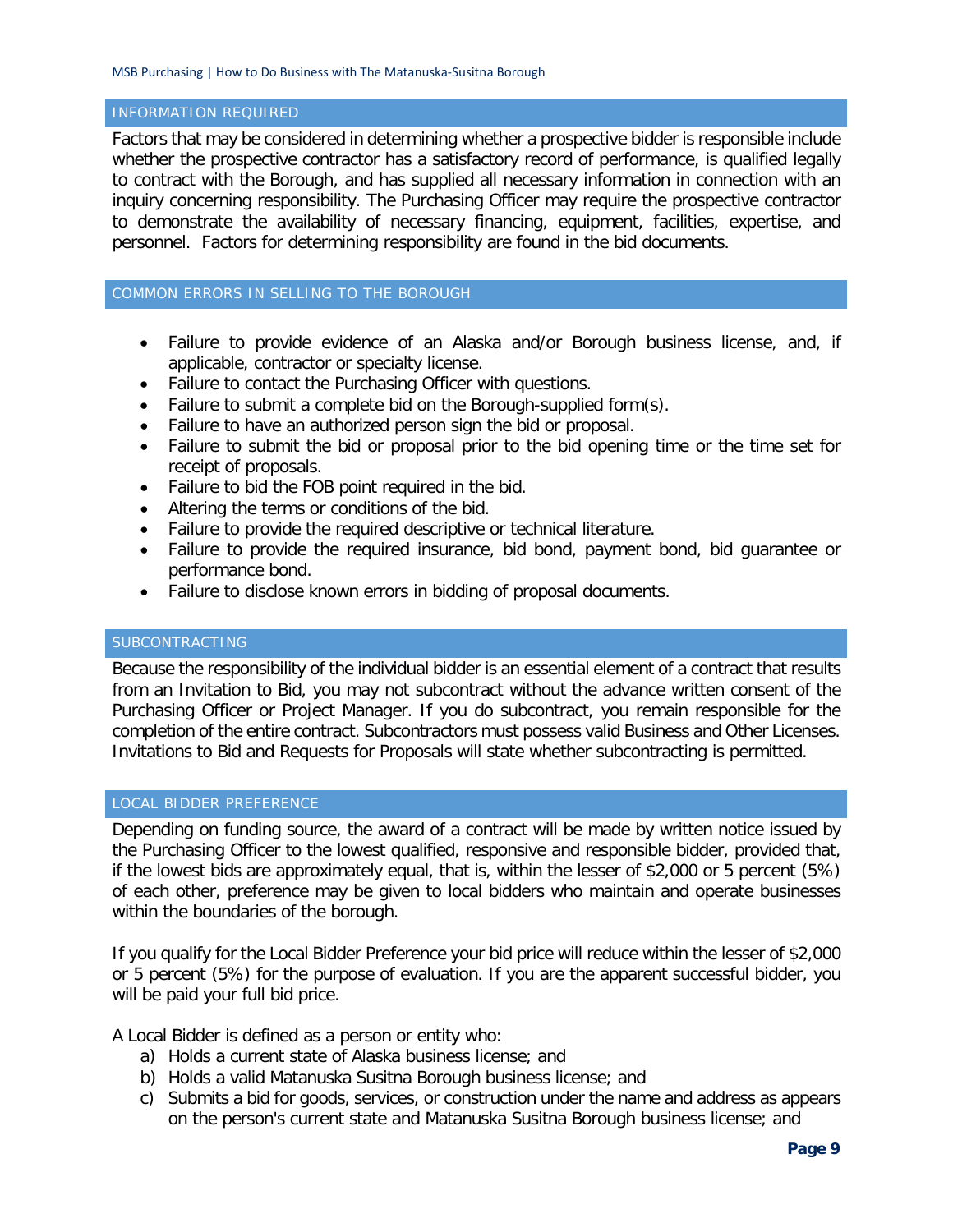d) Has maintained a place of business within the Matanuska Susitna Borough staffed by the bidder or an employee of the bidder for a period of 12 months immediately preceding the date of the bid.

#### <span id="page-9-0"></span>AWARD

Bids are awarded to the lowest responsible and responsive bidder whose bid conforms in all material respects to the requirements and criteria set out in the Invitation to Bid. The bid will be awarded to the lowest priced bidder who meets the bid specifications and otherwise demonstrates the ability to successfully meet the requirements of the Invitation to Bid.

Proposals are awarded to the responsible and responsive offeror whose proposal is determined in writing to be the most advantageous to the Borough taking into consideration price and the evaluation factors set out in the Request for Proposal.

The Borough may reject any or all bids if the Manager determines that it is in the best interests of the Borough. At all times the best interests of the Borough shall be considered in awarding bids and proposals.

#### <span id="page-9-1"></span>CONTRACT AWARD NOTIFICATION PROCEDURES

After the responses to an Invitation to Bid have been tabulated, preliminary results will be prepared on an Analysis or Bid Results sheet. This sheet will be distributed to all who attend a public bid opening or who request a copy, and will also be posted to the Borough website under <https://www.matsugov.us/contractopportunities>

After the responses to an Invitation to Bid or Request for Proposal have been evaluated, and the Borough is ready to recommend award, a Notice of Apparent Successful Bid or Proposal will be prepared and posted to the Borough Contracting Opportunities Web Page.

This notice serves three purposes: it identifies the apparent low bidder or highest ranked offeror and their price; it serves as a notice to other bidders and offerors of their right to protest award of the contract, outlines protest procedures, and outlines whether or not the recommendation of award will be made to the Borough Purchasing Officer or the Borough Assembly.

At the end of the protest period, or upon approval of the award recommendation by the Borough Assembly, a Notice of Intent to Award will be sent to the successful bidder or offeror with a copy of the contract. The Notice of Intent to Award will outline items that are to be provided to the Borough and a deadline for providing these items. Once the required items have been obtained by the Borough from the successful bidder or proposer, the contract signing may take place. A contract is considered executed and in force only after it has been signed by the Purchasing Officer or the Borough Manager. The Assistant Purchasing Officer can be delegated the Authority of the Purchasing Officer in his/her absence.

Any bidder or offeror for whom an intended award is indicated on the Notice of Intent to Award is cautioned not to proceed without receiving both an executed copy of the contract signed by the Purchasing Officer, a Notice to Proceed and a purchase order. A company or person who proceeds prior to receiving an executed copy of the contract does so at their own risk and expense.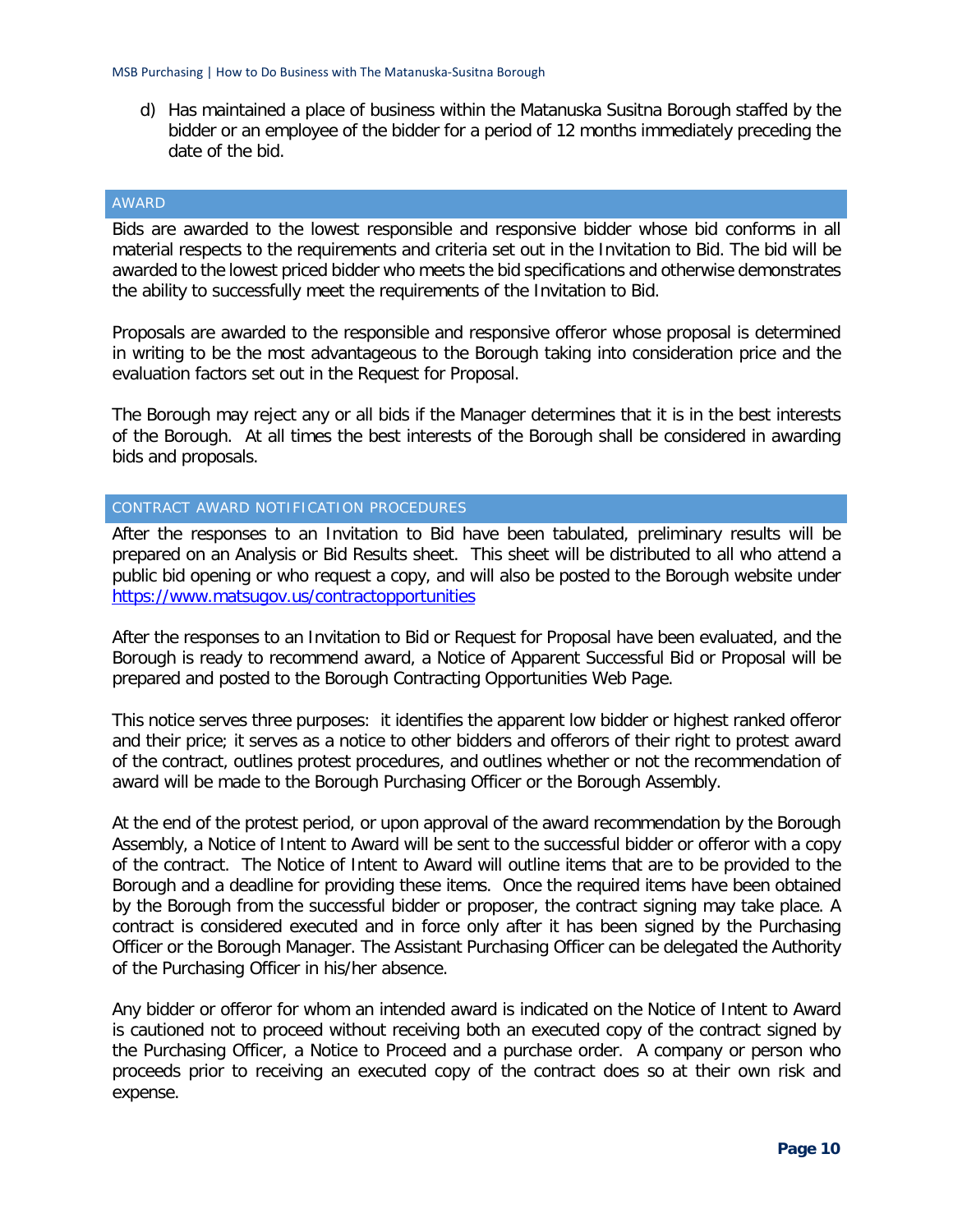#### <span id="page-10-0"></span>PROTESTING THE AWARD

If bidders or offerors feel an award has been made in error, they may protest award of the contract. A bidder or offeror may protest the award of a contract within two/ten days of service of the Purchasing Officer's notice of the apparent successful bid or proposal. Protests must be filed in writing on a form provided by the Purchasing Officer. The protest must describe in particularity (specifically) the alleged errors in the award of the contract. Additional information on Bid Protest and Appeal Procedures can be found either on the website at [www.matsugov.us/contractopportunities](http://www.matsugov.us/contractopportunities) then or can be obtained by contacting the Purchasing Division.

MSB CODE 3.08.342

## <span id="page-10-1"></span>DELIVERY OF GOODS AND SUPPLIES

All items for delivery must be clearly marked and must be delivered at the time stated in the solicitation. Unless otherwise stated in the Invitation to Bid or Request for Proposal, all deliveries must be F.O.B. (Free or Freight On Board) final destination with all freight and delivery charges prepaid to that point. No substitutions will be allowed without prior written approval by the Purchasing Officer and/or Borough Project Manager.

The receiving agency will inspect the supplies at the time of delivery. Any supplies that are damaged, fail to meet specifications, or that contain defects will be rejected. Upon notification by the Purchasing Officer and/or Borough Project Manager, the contractor must replace the defective supplies within a mutually agreed time.

## <span id="page-10-2"></span>SUBMITTING INVOICES

Your invoice should be exact in the description of the supplies and prices. It should include the purchase order number or contract award number. The invoice should be submitted directly to the agency that received the goods or services, or at the address on the purchase order or contract award. If any payment problems are encountered, contact the Project Manager or Accounts Payable Section.

## <span id="page-10-3"></span>PAYMENT FOR BOROUGH PURCHASES

A single sum on short-term contracts (30 days or less) and monthly payments on long-term contracts (31 days or longer) shall be paid within thirty (30) days after the Borough receives an approved invoice. Construction contracts also require a copy of all certified payrolls submitted to the state of Alaska to precede or accompany any payment requests. Final payment for construction contracts will not be made until the Contractor has completed and submitted to the contracting officer a Contractor's Release and Affidavit of Payment of Debts and Claims and the Department of Labor Notice of Completion with final pay request.

The Seller/Contractor shall submit an original copy of the invoice, including any required supporting documentation to the address below:

Matanuska-Susitna Borough ATTN: Accounts Payable 350 E. Dahlia Avenue Palmer AK 99645-6488